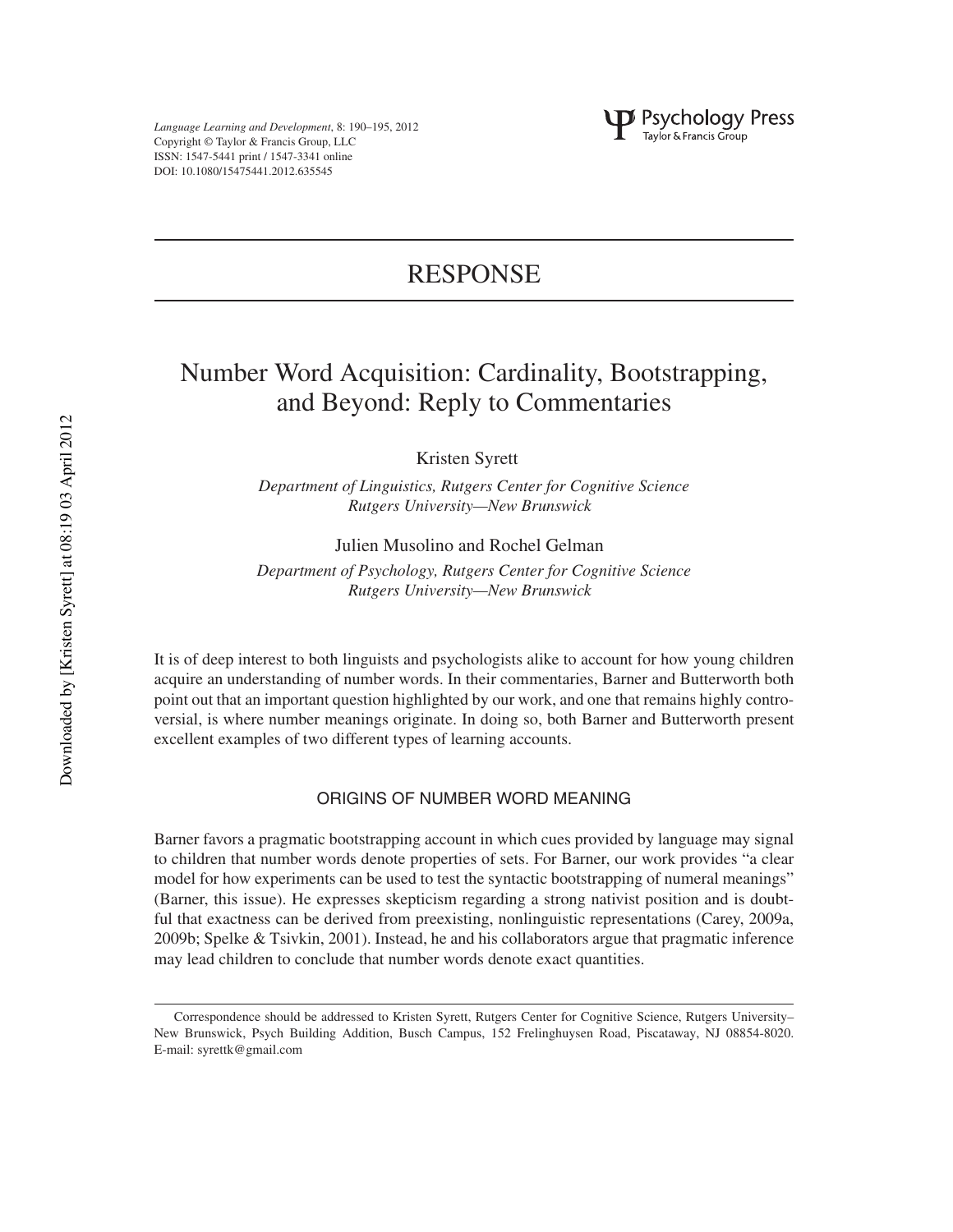Butterworth favors an account that is situated within a number-specific domain. He suggests that a separate nonverbal natural number arithmetic domain guides verbal learning and is skeptical about the view that number word meanings can be bootstrapped from language. Unlike Barner, Butterworth explicitly argues that language is not responsible for children's understanding of the exact meaning of number words.

These commentaries have led us to view our account as a multidimensional one, appealing to aspects of both proposals. Children must learn the arithmetic-relevant meanings of numerical terms and symbols. Gelman and Williams (1998) have argued that children's nonverbal skeletal knowledge of the natural number arithmetic domain guides their identification of a verbal list that shares characteristics of the nonverbal system (i.e., a nonending repeatable list). The counting principles require a stably ordered list of different terms, each of which is applied once and only once to items in the set (the one to one principle). The last tag in this list represents the cardinality of the set (the cardinal principle). If the stable ordering principle were not honored, mathematically relevant operations would not be honored (see Gelman, 1972, 2006; Hartnett & Gelman, 1996). A prime candidate is the count list of the culture and not labels for concepts of objects. The difference has consequences for speed of learning. Label learning often proceeds rapidly or with what has been dubbed "fast mapping" (Carey & Bartlett, 1978; Heibeck & Markman, 1987) The serial learning of lists of successive terms that are unrelated is wellknown to take a long time, even for adults. Still the availability of a nonverbal structure invites the possibility that children are intrinsically motivated to attend to the various contexts in which number words appear—a position that gains some support by the observation that young children practice, self-correct, and even develop idiosyncratic count lists (Gelman & Gallistel, 1978).

As Butterworth notes, many linguistic contexts also support learning of the count list and its use, including a variety of number-centered games (cf. Ramani & Siegler, 2011; Siegler & Ramani, 2008, 2009). These observations raise the question of the link between language, the referential context, and the nonverbal domain, and what the supportive role of language is in such contexts.

However, even allowing that nonverbal principles facilitate attention to verbal instantiations of the counting principles, this account does not suffice for all number word learning tasks. Children also have to acquire rules that are relevant to the status of number words as natural language expressions, which participate in a host of linguistic constructions and interact with other lexical items that have a similar syntactic and semantic status. The ability of number words to appear in the partitive construction or take scope as quantificational items are two instances of such uses.

This exchange also highlights the fact that research in this area could benefit significantly from further cross-cultural and cross-linguistic explorations, as well as further experimental investigations. For example, citing work by Gordon (2004) and Pica, Lemer, Izard, & Dehaene (2004), Barner wonders why we should posit that humans have innate, domain-specific knowledge of counting if counting is not universally observed across cultures. This observation raises the question of whether an innate numerical ability should be linked with something that is detectable on the surface (and encoded in a verbal count list). It is possible that this is, in fact, not the case. For example, some cultures appeal instead to body parts to make public a counting scheme (see Butterworth, 1999; Zaslavsky, 1973; Saxe, 1981). In addition, there are cultural restrictions against counting certain entities. For example, addressing the earlier claim that the Kikuyu in Kenya cannot count, Kenyatta (1953) points out that there is a taboo against counting cattle and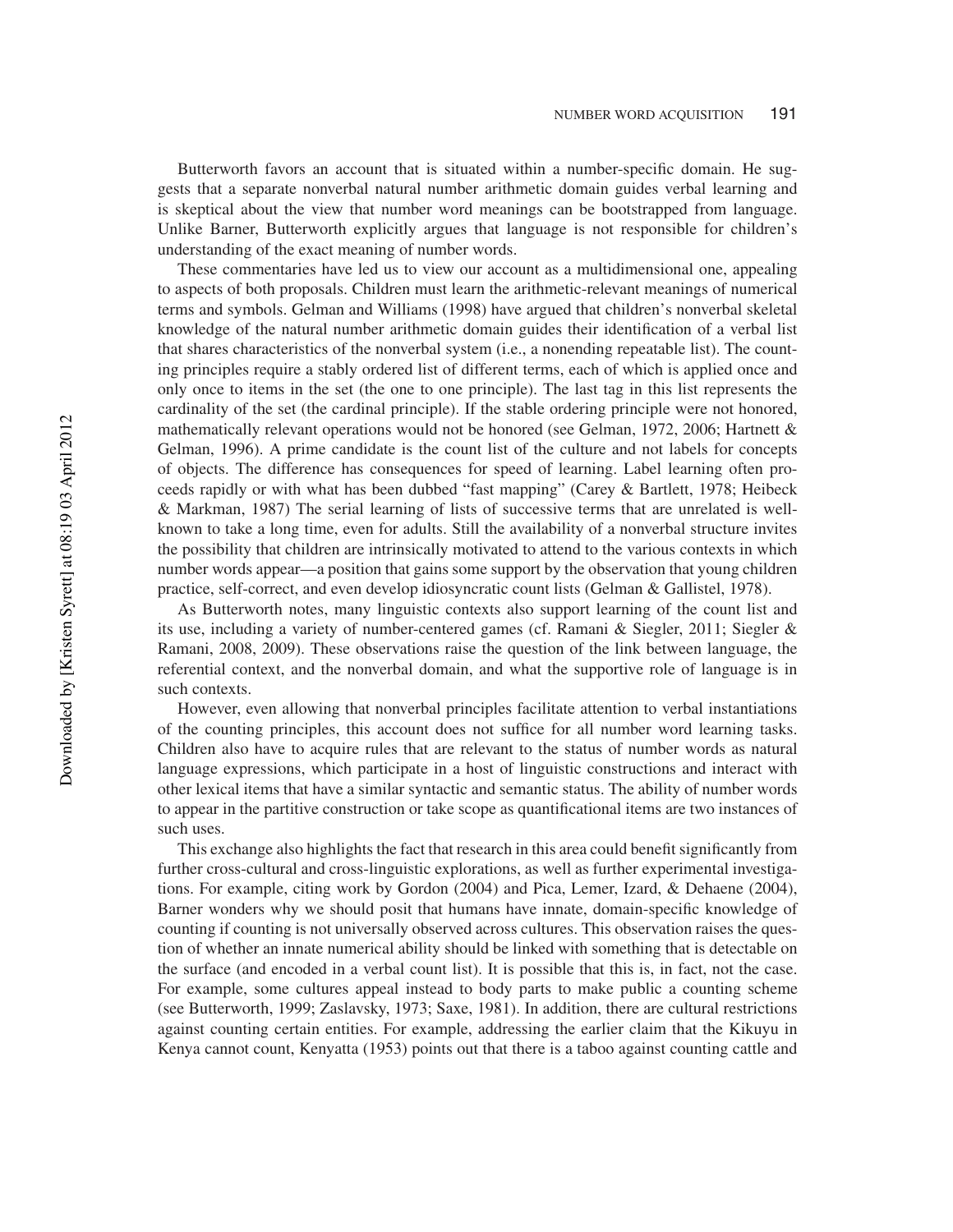other valuable possessions; nevertheless, tribesmen could provide the exact number of the set because they could count the cowry shells that they placed in one-to-one correspondence with the cattle. These studies may illustrate that even in the absence of a verbal count list, these groups still possess a notion of exactness.

### BEYOND CARDINALITY

As the commentaries remind us, one of the key goals of developmental accounts of number word acquisition has been to try to explain how children learn that a phrase such as *two boys* picks out a set of boys with a cardinality of exactly two. While there is no doubt that cardinality is a fundamental aspect of number word meaning, a long line of work in linguistics and philosophy underscores the fact that full mastery of linguistic expressions involving number words extends far beyond their cardinality-denoting properties. In fact, number words have multiple senses, one being their function as arithmetic entities indicating exact cardinality of a group and another being a quantificational sense that allows for a wider range of interpretations (cf. Geurts, 2006; Koenig, 1991). Indeed, there are classic cases in language demonstrating that language learners should *not* rely upon the fact that a number word encountered on the surface will pick out a set with the corresponding cardinality in the world. To illustrate this point, we briefly review three such examples.

First, consider the interaction of numerals with each other or other quantified expressions. It has been observed that a simple transitive sentence containing two numerically quantified expressions such as *Three men painted two squares* has a range of interpretations, taking into account factors such as the scopal interaction of the two numerical expressions and the number of events, among other factors (Gil, 1982; Hintikka, 1974; Link, 1983, 1987, 1991; May, 1985; Scha, 1981, 1991; Schwertel, 2005). This fact has been verified experimentally in both children and adults (Musolino, 2009, 2010). Relevant here is the observation that not all of these readings involve exactly three men and exactly two squares; for example, the sentence would be true in a situation in which each man has the property of painting two squares, in which case six, and not two, squares would have been painted. While studies by Lidz and Musolino (2002), Musolino and Gualmini (2004), and Musolino (2009, 2010) have revealed that children and adults may have different preferences for interpreting such sentences (see also Syrett & Musolino, 2010a; 2010b; submitted), for related findings), preschoolers are still able to access the full range of interpretations available to adults. Moreover, they do not generate interpretations indiscriminately, suggesting that, like adults, they are constrained by a rich array of grammatical principles that determine the set of logically possible combinations. These findings raise questions about the source of this linguistic knowledge and how it interacts with the conceptual representation of number words.

The second two cases illustrate that reliance on exact cardinality of a set is misleading for the correct interpretation of some sentences and that children must overcome any preference to interpret number words in this way. For example, language learners relying upon number words to denote the cardinality of a set of discrete objects would be derailed in their interpretation of measure phrases such as *two pounds of x* or *two-pound x*, which do not refer to set size, but differences in quantity. In such expressions, the number word indicates the number of units of measurements along a relevant (and in most cases continuous) dimension, such as length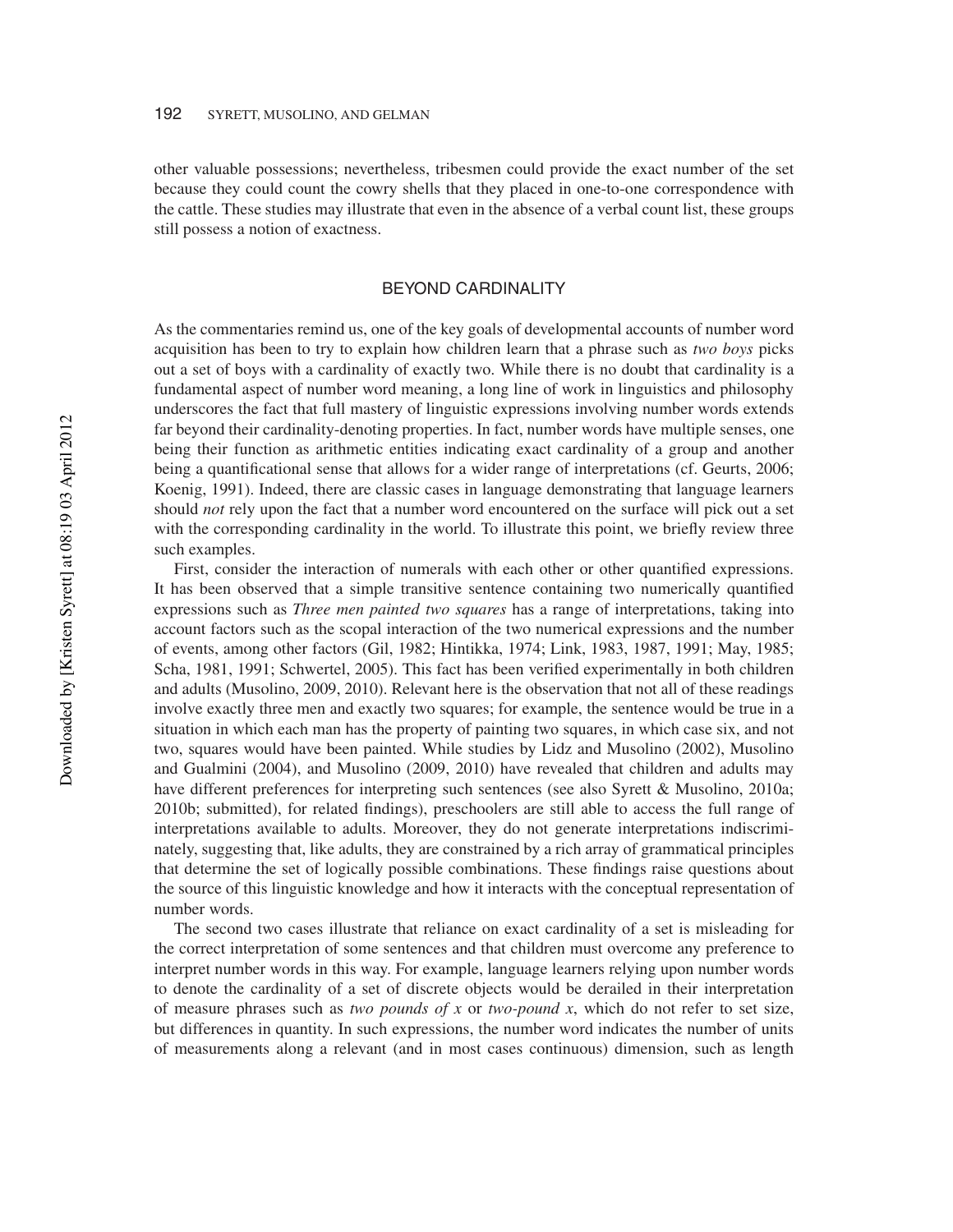or weight. Recent experimental results by Syrett and Schwarzschild (2009) and Syrett (2010, submitted), suggest that four-year-olds are on their way to an adult-like interpretation of measure phrases (MPs), but may be drawn towards an exact cardinality interpretation. For example, they distinguish between MP expressions that pick out an entire quantity (i.e., pseudopartitives such as *two pounds of Y*) and those that pick out a quantity per unit (i.e., attributives such as *two-pound Y*), and between the latter and expressions with a similar surface-level syntax (i.e., compound noun phrases such as *two butterfly-cards*), thereby indicating a developing knowledge of the appropriate syntax-semantics mapping. However, their responses indicate that they still appear to be drawn toward treating the number as referring to the size of the set.

Third, it has been known at least since Horn (1972) that number words do not always give rise to "exact" readings (cf. Breheny, 2008; Carston, 1985, 1998; Geurts, 2006; Horn, 1972, 1989, 1992; Koenig, 1991; Levinson, 1983, 2000; Sadock, 1984). Indeed, their interpretation depends on the context of the utterance and the linguistic environment in which these lexical items appear. For example, while *two* in *John has two children* is typically interpreted as "exactly two," the same phrase is interpreted as "at least two" (i.e., two or more) in a sentence such as *You need to have two children to be eligible for government assistance*. Moreover, in a statement such as *You can miss two questions and still get an A on your exam*, the number appear to have an "at most" reading: Students can miss up to two items but no more to get an A. Thus, concluding that number words are always interpreted as expressing exact cardinality would turn out to be a problematic assumption for language learners to make. These examples also highlight that it is the interaction of number words with other aspects of the utterance (such as modality and real-world knowledge), which contribute to the interpretation that is generated or preferred. Recent experimental evidence indicates that while young children are strongly inclined to assign number words an exact reading (cf. Huang, Snedeker, & Spelke, submitted; Hurewitz et al., 2006; Musolino, 2004; Papafragou & Musolino, 2003), they are still capable of accessing "at least" and "at most" readings as well (Barner & Bachrach, 2010; Musolino, 2004).

Children do need to learn about the cardinality-denoting properties of number words as these commentaries and a long line of developmental literature on number word meaning remind us. But this discussion also highlights the fact that knowledge of exact cardinality only scratches the surface of the many meaningful uses of number words. Beneath the surface lies a system that must be *flexible* enough to take language users beyond exact cardinality, but also *constrained* enough to generate only those logically possible options that are allowed by the grammar. A new challenge for researchers investigating number word acquisition will be to try to understand how knowledge of cardinality and the conceptual representations of number word meaning interact with abstract linguistic representations to allow children to arrive at the correct interpretations of sentences containing numerically quantified expressions. Although we have already begun to address these questions in our own work, it is clear that much remains to be done both in English and cross-linguistically.

### **REFERENCES**

Barner, D., & Bachrach, A. (2010). Inference and exact numerical representation in early language development. *Cognitive Psychology*, *60*, 40–62.

Bloom, P., & Wynn, K. (1997). Linguistic cues in the acquisition of number words. *Journal of Child Language*, *24*, 511–533.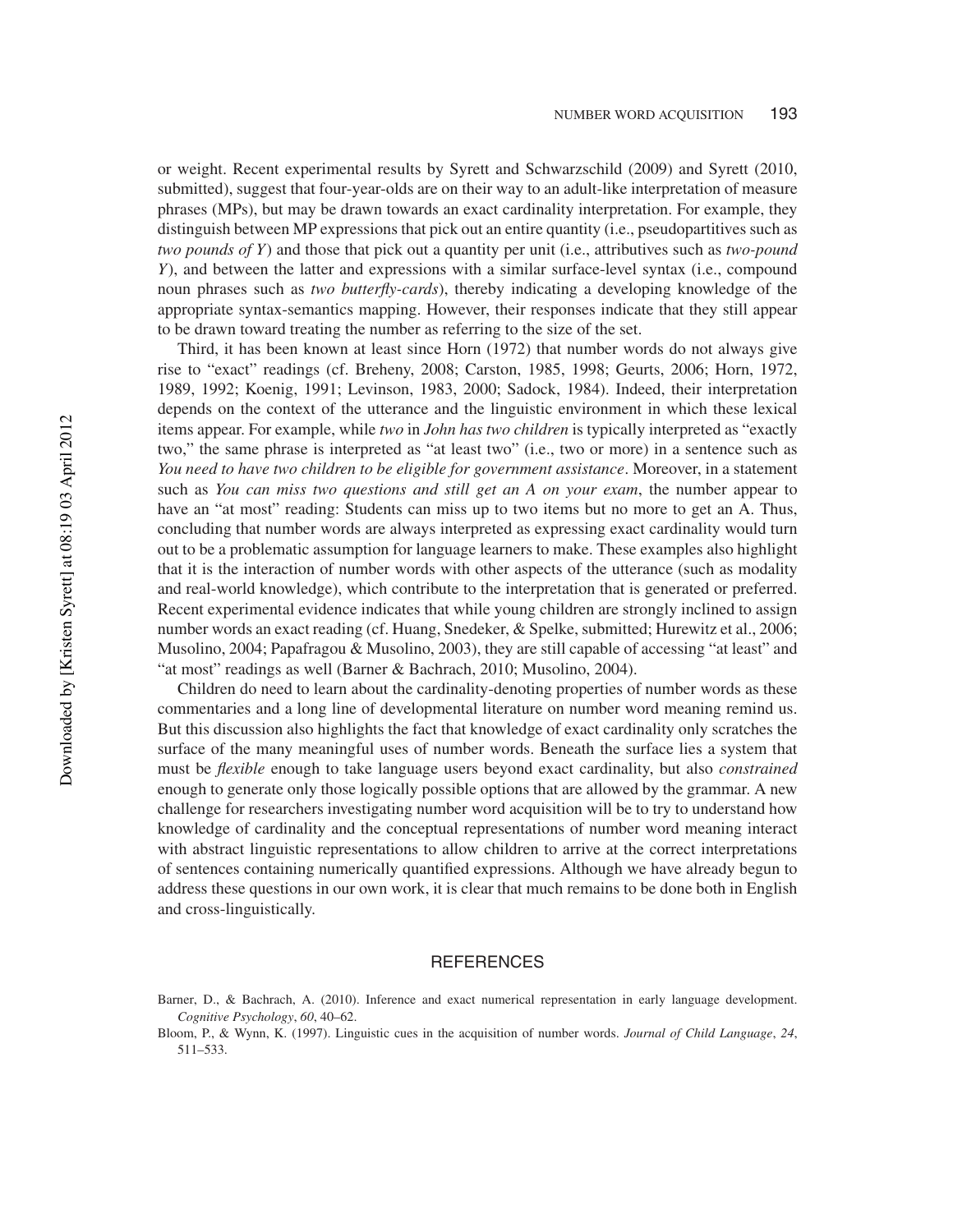#### 194 SYRETT, MUSOLINO, AND GELMAN

- Breheny, R. (2008). A new look at the semantics and pragmatics of numerically quantified noun phrases. *Journal of Semantics*, *25*, 93–139.
- Butterworth, R. (1999). *The mathematical brain*. London, England: MacMillan.
- Carey, S. (2009a). *The origin of concepts*. Oxford, England: Oxford University Press.
- Carey, S. (2009b). Where our number concepts come from. *Journal of Philosophy*, *106*, 220–254.
- Carey, S., & Bartlett, E. (1978). Acquiring a single new word. *Papers and reports on Child Language Development*, *15*, 17–29.
- Carston, R. (1985). *A reanalysis of some "quantity implicatures."* Unpublished manuscript, University College London.
- Carston, R. (1998). Informativeness, relevance, and scalar implicature. In R. Carston & S. Uchida (Eds.), *Relevance theory: Applications and implications*. Amsterdam, The Netherlands: John Benjamins.
- Gelman, R. (1972). Logical capacity of very young children: Number invariance rules. *Child Development*, *43*, 75–90.
- Gelman, R. (2006). Young natural-number arithmeticians. *Current Directions in Psychological Science*, *15*, 193–197.
- Gelman, R., & Gallistel, C. R. (1978). *The child's understanding of number*. Cambridge, MA: Harvard University Press. Gelman, R., & Williams, E. (1998). Enabling constraints for cognitive development and learning: Domain specificity
- and epigenesis. In W. Damon (Ed.) & D. Kuhn & R. S. Siegler (Vol. Eds.), *Handbook of child psychology, Vol. 2: Cognition, perception, & language* (5th ed., pp. 575–630). New York, NY: Wiley.
- Geurts, B. (2006). Take 'five'. The meaning and use of a number word. In S. Vogeleer & L. Tasmowski (Eds.), *Nondefiniteness and plurality* (pp. 311–329). Amsterdam, The Netherlands: John Benjamins.
- Gil, D. (1982). Distributive numerals. (Unpublished doctoral dissertation). University of California, Los Angeles.

Gordon, P. (2004). Numerical cognition without words: Evidence from Amazonia. *Science*, *306*, 496–499.

- Hartnett, P. M., and Gelman, R. (1998). Early understandings of numbers: Paths or barriers to the construction of new understandings? *Learning and Instruction: The Journal of the European Association for Research in Learning and Instruction*, *8*(4), 341–374.
- Heibeck, T. H., & Markman, E. M. (1987). Word learning in children: An examination of fast mapping. *Child Development*, *8*, 1021–1034.
- Hintikka, J. (1974). Quantifiers vs. quantification theory. *Linguistic Inquiry*, *5*, 153–177.
- Horn, L. (1972). On the semantic properties of the logical operators in English. (Doctoral dissertation). University of California, Los Angeles. [Distributed by IULC, Indiana University]
- Horn, L. (1989). *A natural history of negation*. Chicago, IL: University of Chicago Press.
- Horn, L. (1992). The said and the unsaid. In C. Barker & D. Dowty (Eds.), *Proceedings of Semantics and Linguistic Theory II* (pp. 163–192). Columbus, OH: Ohio State University Working Papers in Linguistics.
- Huang, Y. T., Snedeker, J., & Spelke, E. (2011). What exactly do numbers mean? Manuscript submitted for publication.
- Hurewitz, F., Papafragou, A., Gleitman, L., & Gelman, R. (2006). Asymmetries in the acquisition of numbers and quantifiers. *Language Learning and Development*, *2*, 77–96.
- Kenyatta, J. (1953). *Facing Mount Kenya*. London, England: Seckler & Warburg.
- Koenig, J. P. (1991). Scalar predicates and negation: Punctual semantics and interval interpretations. Papers from the 27th Regional Meeting of the *Chicago Linguistic Society Part 2: Parasession on negation* (pp. 140–155). Chicago, IL: CLS.
- Levinson, S. (1983). *Pragmatics*. Cambridge, UK: Cambridge University Press.
- Levinson, S. (2000). *Presumptive meanings*. Cambridge, MA: MIT Press.
- Lidz, J., & Musolino, J. (2002). Children's command of quantification. *Cognition*, *84*, 113–154.
- Link, G. (1983). The logical analysis of plural and mass terms: A lattice theoretic approach. In R. Bäuerle, C. Schwarze, & A. von Stechow (Eds.), *Meaning, use and interpretation of language* (pp. 302–323). Berlin, Germany: de Gruyer.
- Link, G. (1987). Generalized quantifiers and plurals. In P. Gärdenfors (Ed.), *Generalized quantifiers* (pp. 151–180). Dordrecht, The Netherlands: D. Reidel.
- Link, G. (1991). Plurals. In A. von Stechow & D. Wunderlich (Eds.), *Semantik: Ein internationales Handbuch der zeitgenössischen Forschung* (pp. 418–440). Berlin, Germany: De Gruyter.
- May, R. (1985). *Logical form. Its structure and derivation*. Cambridge, MA: The MIT Press.
- Musolino, J. (2004). The semantics and acquisition of number words: Integrating linguistic and developmental perspectives. *Cognition*, *93*, 1–41.
- Musolino, J. (2009). The logical syntax of number words: Theory, acquisition and processing. *Cognition*, *111*, 24–45.
- Musolino, J. (2010). The logical syntax of number words: Theory and acquisition. Symposium, BUCLD 35, November 5–7, Boston, MA.
- Musolino, J., & Gualmini, A. (2004). The role of partitivity in child language. *Language Acquisition*, *12*, 97–107.